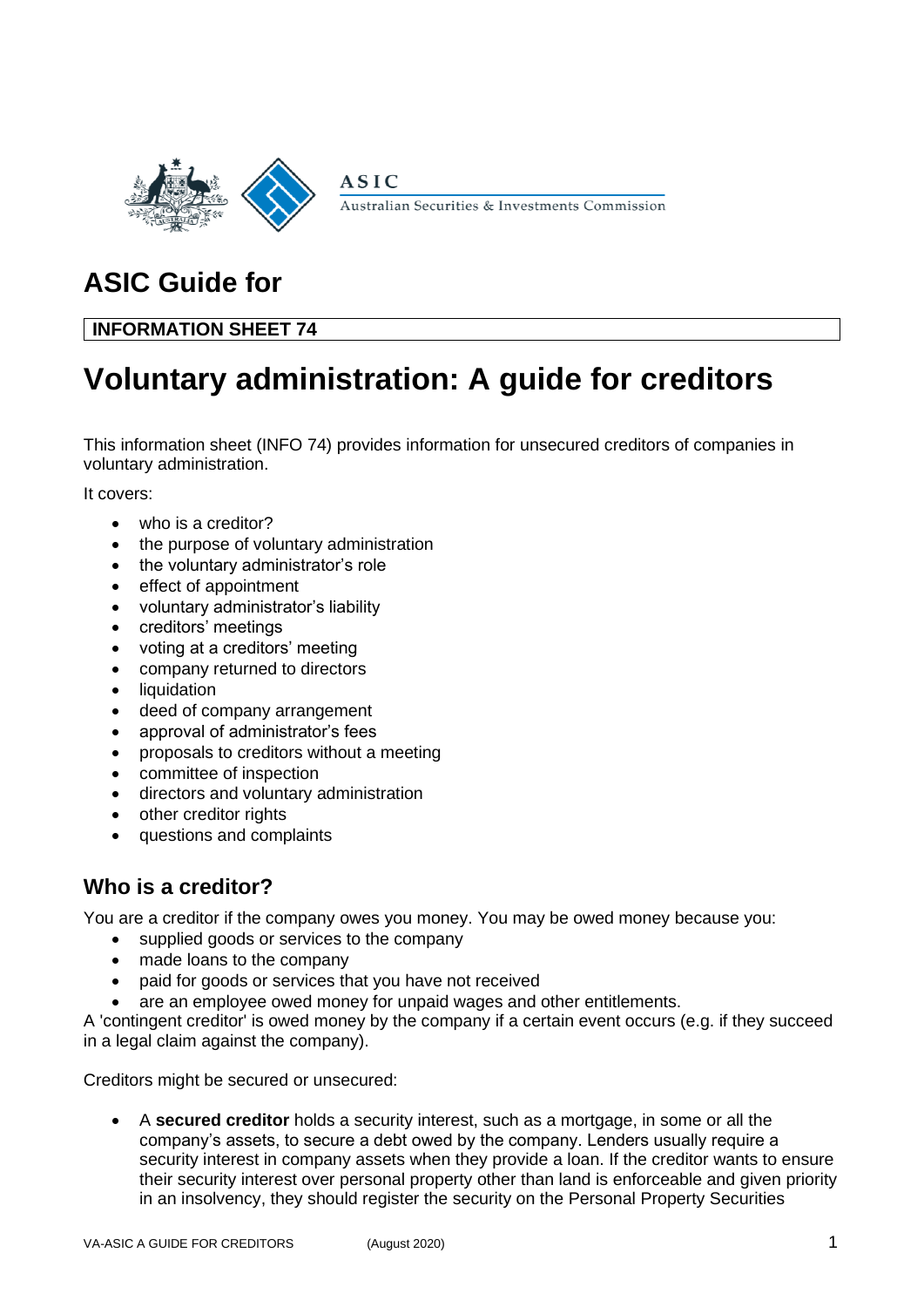Register (PPSR). You can search the PPSR to find out if anyone holds a security interest (other than a mortgage over land) in the company's assets.

• An **unsecured creditor** does not hold a security interest in the company's assets.

Employees are a special category or class of unsecured creditors. Their outstanding entitlements are usually paid before the claims of other unsecured creditors. For more information, see Information Sheet 75 Voluntary administration: A guide for employees (INFO 75).

All references in this information sheet to 'creditors' are to unsecured creditors unless otherwise stated.

### **The purpose of voluntary administration**

Voluntary administration is designed to resolve a company's future: see Table 1. An independent registered liquidator (the voluntary administrator) takes full control of the company. This allows the director or a third-party time to find a way, if possible, to save the company or its business.

If it is not possible for the director or a third-party to come up with a plan to save the company or its business, the voluntary administrator aims to administer the company's affairs to obtain a better return (payment) to creditors than if the company had been immediately wound up (closed down). A mechanism for achieving these aims is a deed of company arrangement (DOCA).

A DOCA is a binding arrangement between a company and its creditors governing how the company's affairs will be dealt with. It is agreed to after the company enters voluntary administration. The DOCA is generally proposed by the director or any third-party, usually in consultation with the voluntary administrator, and is administered by a deed administrator (usually the registered liquidator who was the voluntary administrator).

A company's director(s) usually appoint/s a voluntary administrator after they determine the company is insolvent or likely to become insolvent. Less commonly, a liquidator, provisional liquidator, or secured creditor may appoint a voluntary administrator.

| <b>Step</b>                            | <b>What happens</b>                                                                                                                                                                                                                                                                                          |
|----------------------------------------|--------------------------------------------------------------------------------------------------------------------------------------------------------------------------------------------------------------------------------------------------------------------------------------------------------------|
| Appointment of voluntary administrator | A voluntary administrator can be appointed by:                                                                                                                                                                                                                                                               |
|                                        | the directors (by resolution of the board and in<br>writing)<br>a secured creditor (with a security interest in all<br>or substantially all of the company's property)<br>a liquidator (or provisional liquidator).<br>Voluntary administration begins on the<br>appointment of the voluntary administrator. |
| <b>First meeting of creditors</b>      | The voluntary administrator must hold the first<br>meeting of creditors within eight business days<br>of being appointed, unless the court allows an<br>extension of time.                                                                                                                                   |
|                                        | At least five business days' notice of the<br>meeting must be given to creditors.                                                                                                                                                                                                                            |
|                                        | Creditors can vote at the meeting to:                                                                                                                                                                                                                                                                        |
|                                        | replace the administrator, and/or                                                                                                                                                                                                                                                                            |

#### **Table 1: The voluntary administration process**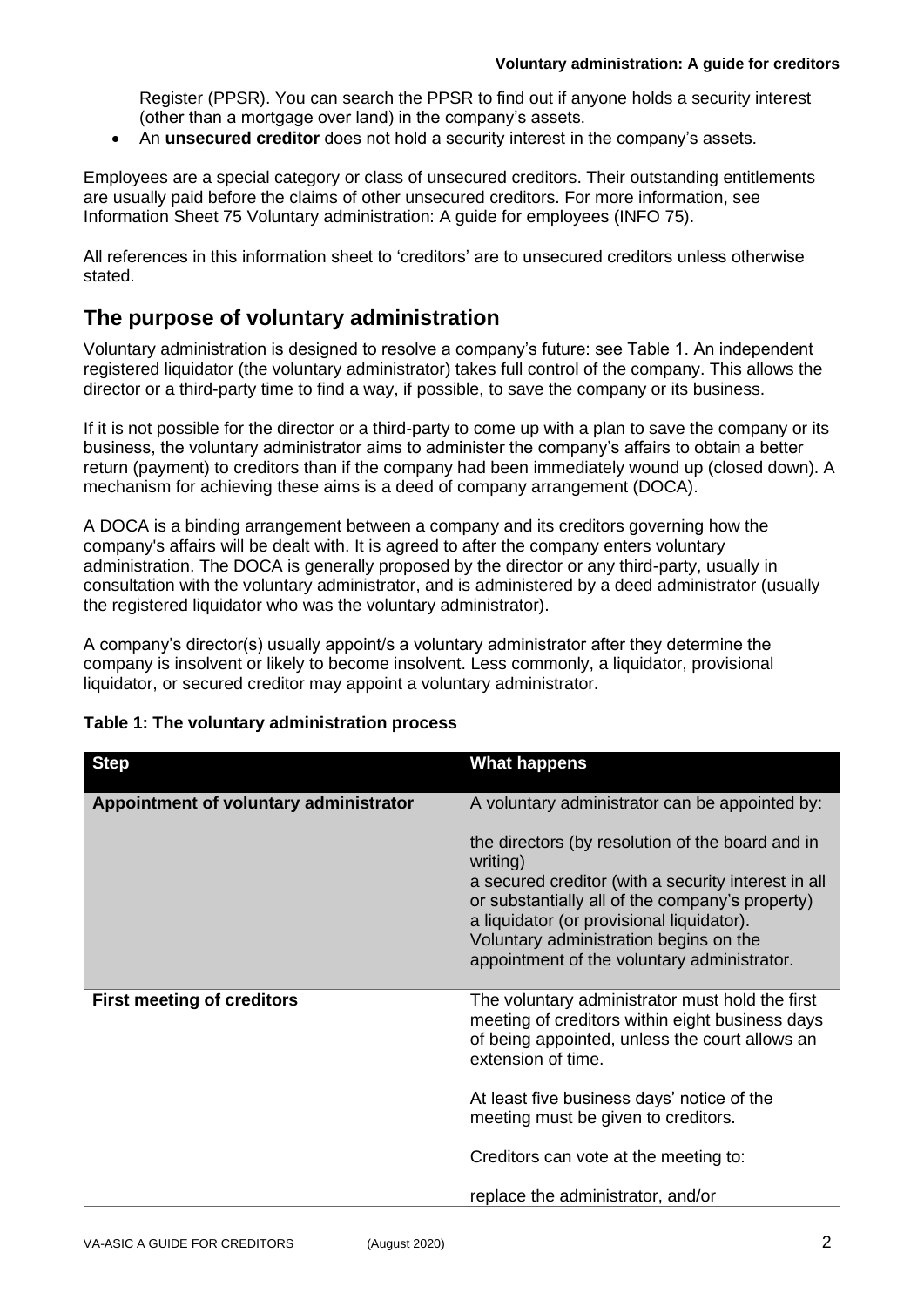|                                                                     | form a committee of inspection.                                                                                                                                                                                                                                                                                                                                                                                                                                                                                                                                                                                                                                                                                                                  |
|---------------------------------------------------------------------|--------------------------------------------------------------------------------------------------------------------------------------------------------------------------------------------------------------------------------------------------------------------------------------------------------------------------------------------------------------------------------------------------------------------------------------------------------------------------------------------------------------------------------------------------------------------------------------------------------------------------------------------------------------------------------------------------------------------------------------------------|
| Voluntary administrator's investigation and<br>report               | The voluntary administrator must investigate<br>the company's affairs and report to creditors on<br>the alternative options available to the company<br>(see below options)                                                                                                                                                                                                                                                                                                                                                                                                                                                                                                                                                                      |
| Second meeting of creditors – meeting to<br>decide company's future | The voluntary administrator must hold the<br>meeting to decide the company's future within<br>25 business days of being appointed (or 30<br>business days if the appointment is around<br>Christmas or Easter), unless the court allows<br>an extension of time.<br>At least five business days' notice of the<br>meeting must be given to creditors.<br>Creditors can decide at this meeting to:<br>return the company to the directors' control<br>accept a DOCA (the deed must be signed by<br>the company within 15 business days following<br>the meeting, unless the court allows an<br>extension of time), or<br>put the company into liquidation (this happens<br>immediately, and the administrator usually<br>becomes the liquidator). |

A company in voluntary administration may also be in receivership. For more information, see Information Sheet 54 Receivership: A guide for creditors (INFO 54).

# **The voluntary administrator's role**

After taking control of the company, the voluntary administrator investigates and reports to creditors about the company's business, property, affairs and financial circumstances. They also report on the following three options available to creditors (including employees):

- end the voluntary administration and return the company to the directors' control
- approve a DOCA through which the company will pay all or part of its debts and then be free of those debts
- wind up the company and appoint a liquidator.

The voluntary administrator must give an opinion on each option, including an opinion on any DOCA proposal, and recommend which option is in the best interests of creditors.

In doing so, the voluntary administrator tries to:

- determine possible solutions to the company's problems
- assess any proposals put forward for the company's future
- compare the possible outcomes of any proposals with the likely outcome in a liquidation.

A creditors' meeting is held about five weeks after the company goes into voluntary administration to decide the company's future. In complex administrations, this meeting may be held later if the court orders.

The voluntary administrator has all the powers of the company and its directors, including the power to sell or close the company's business – or sell individual assets – in the lead up to creditors deciding the company's future.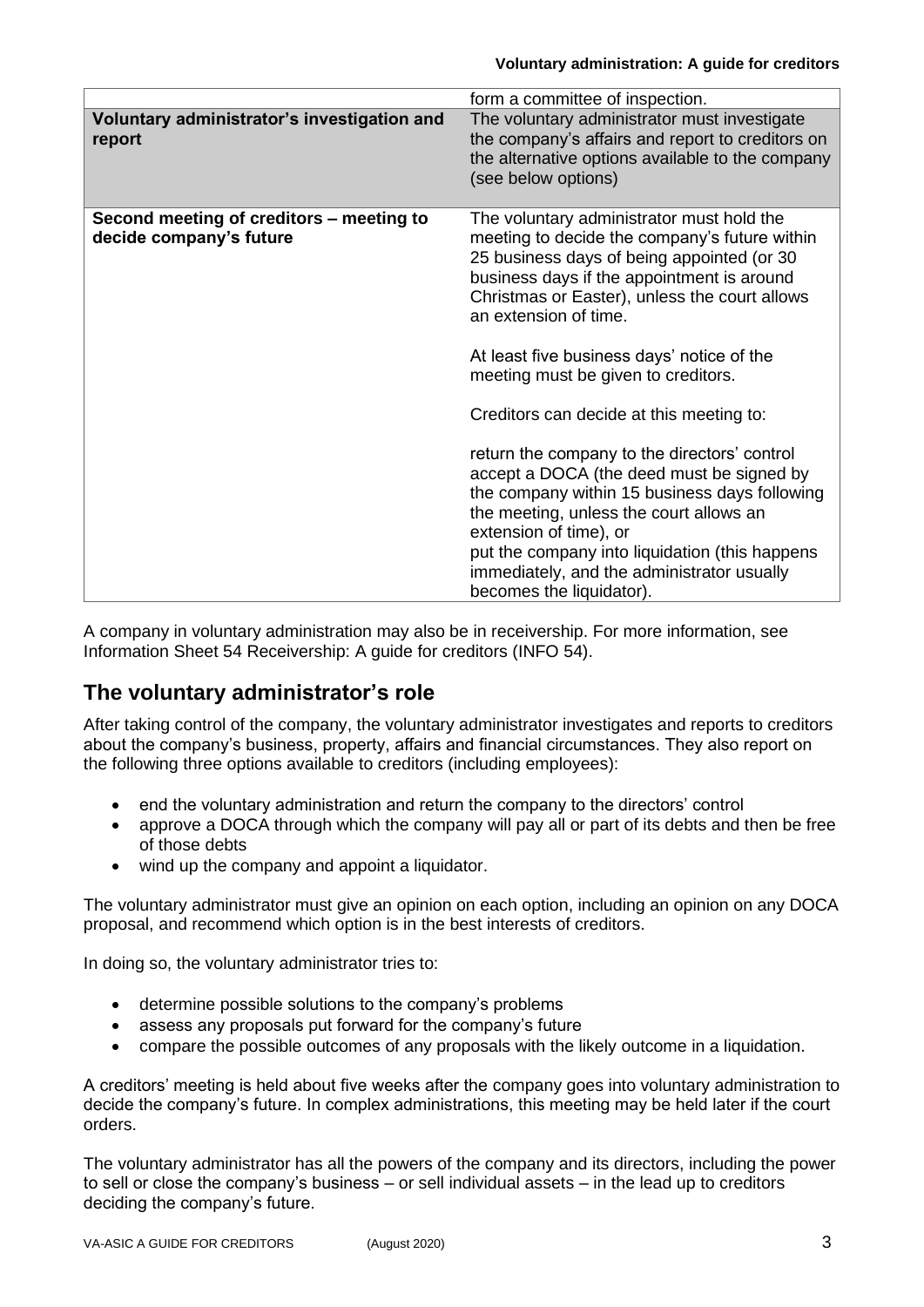The voluntary administrator is also responsible for reporting to ASIC possible offences by people involved with the company.

At the end of the administration, the voluntary administrator must lodge a detailed account of receipts and payments (known as the 'end of administration return') with ASIC. A copy of this account of receipts and payments may be obtained by searching ASIC Connect for a fee.

Although the voluntary administrator may be appointed by the directors, they must act fairly and impartially.

# **Effect of appointment**

The effect of the appointment of a voluntary administrator is to provide the company with breathing space while the company's future is resolved. While the company is in voluntary administration:

- unsecured creditors cannot begin, continue or enforce their claims against the company without the administrator's consent or the court's permission
- owners of property (other than perishable property) used or occupied by the company, or people who lease such property to the company, cannot recover their property
- except in limited circumstances, secured creditors cannot enforce their security interest in the company's assets
- creditors or other eligible parties cannot commence a court application to put the company in liquidation
- a creditor holding a personal guarantee from the company's director or other person cannot act under the personal guarantee without the court's consent.

# **Voluntary administrator's liability**

If the voluntary administrator incurs debts for the purchase of goods or services, hiring, leasing, using or occupying property during the administration, under the administrator's authority, they are paid from the available assets of the company as costs of the voluntary administration. The administrator is personally liable to pay these costs, or any shortfall if there are insufficient funds available from company asset sales.

To have the benefit of this protection as a provider of goods or services to a company in voluntary administration, you should ensure you receive a purchase order authorised in the manner advised by the administrator.

The voluntary administrator must decide whether to continue to use or occupy property owned by another party held or occupied by the company at the time of their appointment.

Within five business days after their appointment, the voluntary administrator must notify the owner of property whether they intend to continue to occupy or use the property and, if they do not intend to continue to occupy or use the property, the location of that property (if known). If the voluntary administrator decides to continue to occupy or use the property, they will be personally liable for any rent or amounts payable that arise after the end of the five business days.

# **Creditors' meetings**

Two creditor meetings must be held during the voluntary administration.

### **First creditors' meeting**

The voluntary administrator must hold the first creditors' meeting within eight business days after the voluntary administration begins.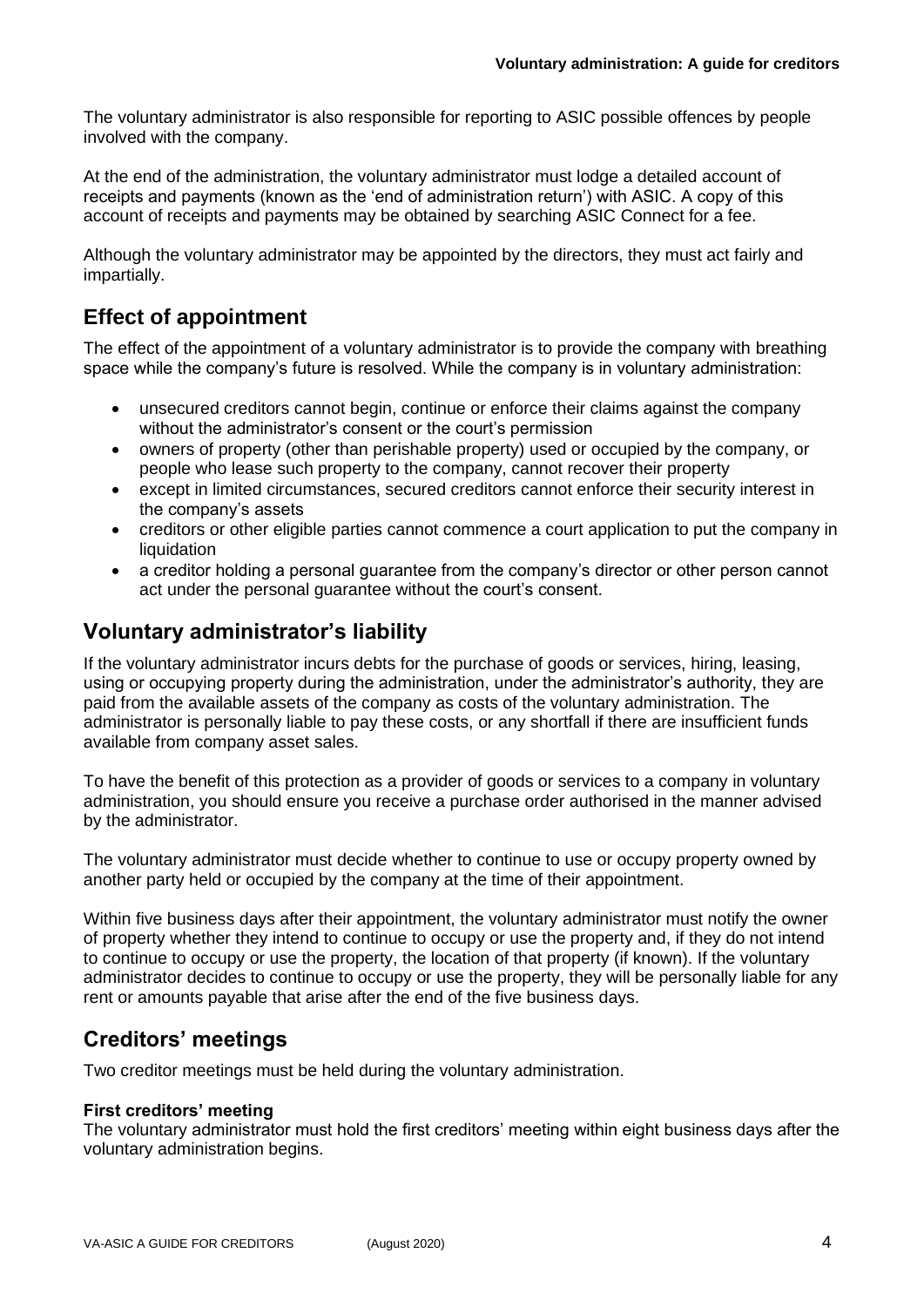#### **Voluntary administration: A guide for creditors**

At least five business days before the meeting, the voluntary administrator must notify as many creditors as practical in writing (provide a notice of meeting) and advertise the meeting. The advertisement must appear on ASIC's Published notices website.

The voluntary administrator must also send to creditors declarations about any relationships they may have or indemnities they have been given. This declaration will allow creditors to consider the voluntary administrator's independence and make an informed decision about whether to replace them with another voluntary administrator of the creditors' choice.

The purpose of the first meeting is for creditors to decide whether they want:

- to form a committee of inspection, and, if so, who will be on the committee
- the existing voluntary administrator to be removed and replaced by a voluntary administrator of their choice.

A committee of inspection may be formed to assist and advise the voluntary administrator. The committee of inspection also monitors the conduct of the voluntary administration, may approve certain steps in the administration and may give directions to the voluntary administrator. The voluntary administrator must have regard to the directions but is not always required to comply with them.

A creditor who wishes to nominate an alternative voluntary administrator at the first meeting must approach a registered liquidator before the meeting and obtain written consent that they would be prepared to act as voluntary administrator. The proposed alternative administrator should give to those attending the meeting declarations about any relationships they may have or indemnities they have been given. The voluntary administrator will only be replaced if the resolution to replace them is passed by the creditors at the meeting.

To be eligible to vote at this meeting, you must lodge details of your debt or claim with the voluntary administrator.

This meeting can be chaired by either the voluntary administrator or any other person nominated in writing by the administrator.

Second creditors' meeting (to decide the company's future)

After investigating the company's affairs and forming an opinion on each of the three options available to creditors, the administrator must provide an opinion on which option is in the best interests of creditors. The administrator must then call a second creditors' meeting. At this meeting, creditors are given the opportunity to decide the company's future.

This meeting is usually held about five weeks after the company goes into voluntary administration (six weeks if the appointment is around Christmas or Easter).

In complex voluntary administrations, more time is sometimes needed for the voluntary administrator to report to creditors. In these circumstances, the court can grant an extension of time to hold the meeting.

The voluntary administrator must chair this meeting.

At least five business days before the meeting, the voluntary administrator must send creditors:

- a notice of meeting
- the voluntary administrator's report
- the voluntary administrator's statement.

These will be accompanied by: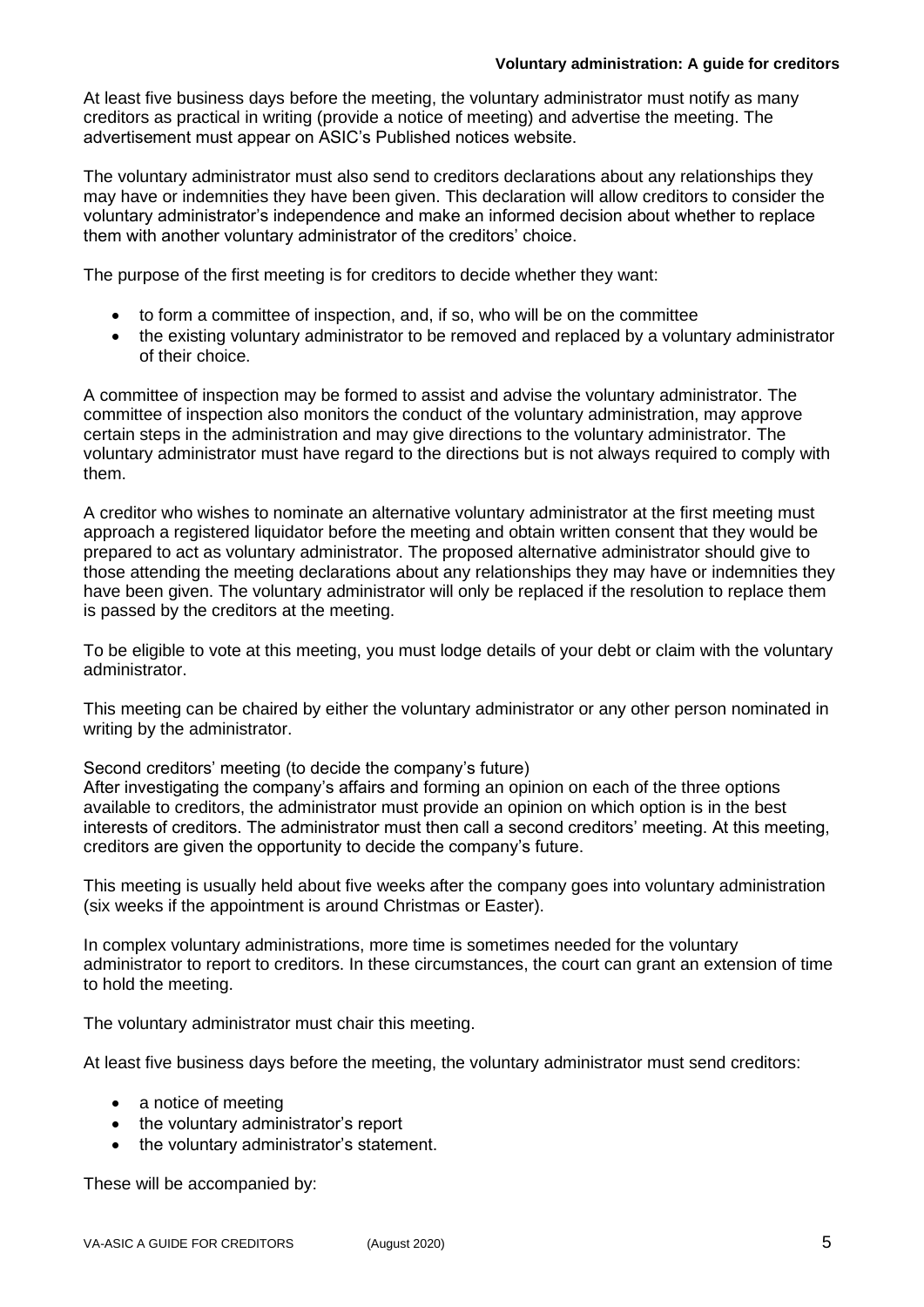- a claim form (usually a 'proof of debt' form)
- a proxy voting form.

The meeting must also be advertised on ASIC's Published notices website <https://publishednotices.asic.gov.au/> .

Either or both the first and second creditors' meeting may be held using telephone, videoconferencing or web-based meeting facilities.

### **Voluntary administrator's report**

This report must give enough information to explain the company's business, property, affairs and financial circumstances. The report should allow you to make an informed decision about the company's future.

The report should also provide an analysis of any proposals for the future of the company, including the possible outcomes, as well as a comparable estimate of what would be available for creditors in a liquidation.

You should read the voluntary administrator's report before you attend the second meeting or decide to appoint someone else to vote on your behalf at that meeting.

### **Voluntary administrator's statement**

The voluntary administrator's statement must include the voluntary administrator's opinion, with reasons, on each of the options available to creditors, as well as an opinion on which option the voluntary administrator believes is in the best interests of creditors. The options are:

- end the voluntary administration and return the company to the directors
- approve a DOCA (if one is proposed)
- wind up the company and appoint a liquidator.

The voluntary administrator's statement must also include other information known to the voluntary administrator that will allow you to make an informed decision about each of the options above.

The statement must also advise whether there are any voidable transactions where money or property may be recoverable by a liquidator, if one were appointed. Voidable transactions include unfair preferences (certain creditors have been paid in preference to other creditors), unfair loans, insolvent trading and creditor-defeating dispositions, including illegal phoenix activity.

If the director or other third parties provide proposals for a DOCA, the voluntary administrator must provide creditors with a statement giving enough detail about each proposal to enable creditors to make an informed decision. The types of proposals allowed in a DOCA are very flexible.

Typically, a DOCA proposal will provide for the company to pay all or part of its debts, possibly over time, and then be free of those debts. It will often provide for the company to continue trading. How these things will happen varies from case to case because the terms allowed in a DOCA are also very flexible.

You should insist on being provided with as much information about the terms of the proposed DOCA as possible before the creditors' meeting. The minimum contents of a DOCA provide a guide on the information you might request if it has not already been provided.

Contact the voluntary administrator before the meeting if you believe the voluntary administrator's report or statement does not contain sufficient information to allow you to decide the company's future.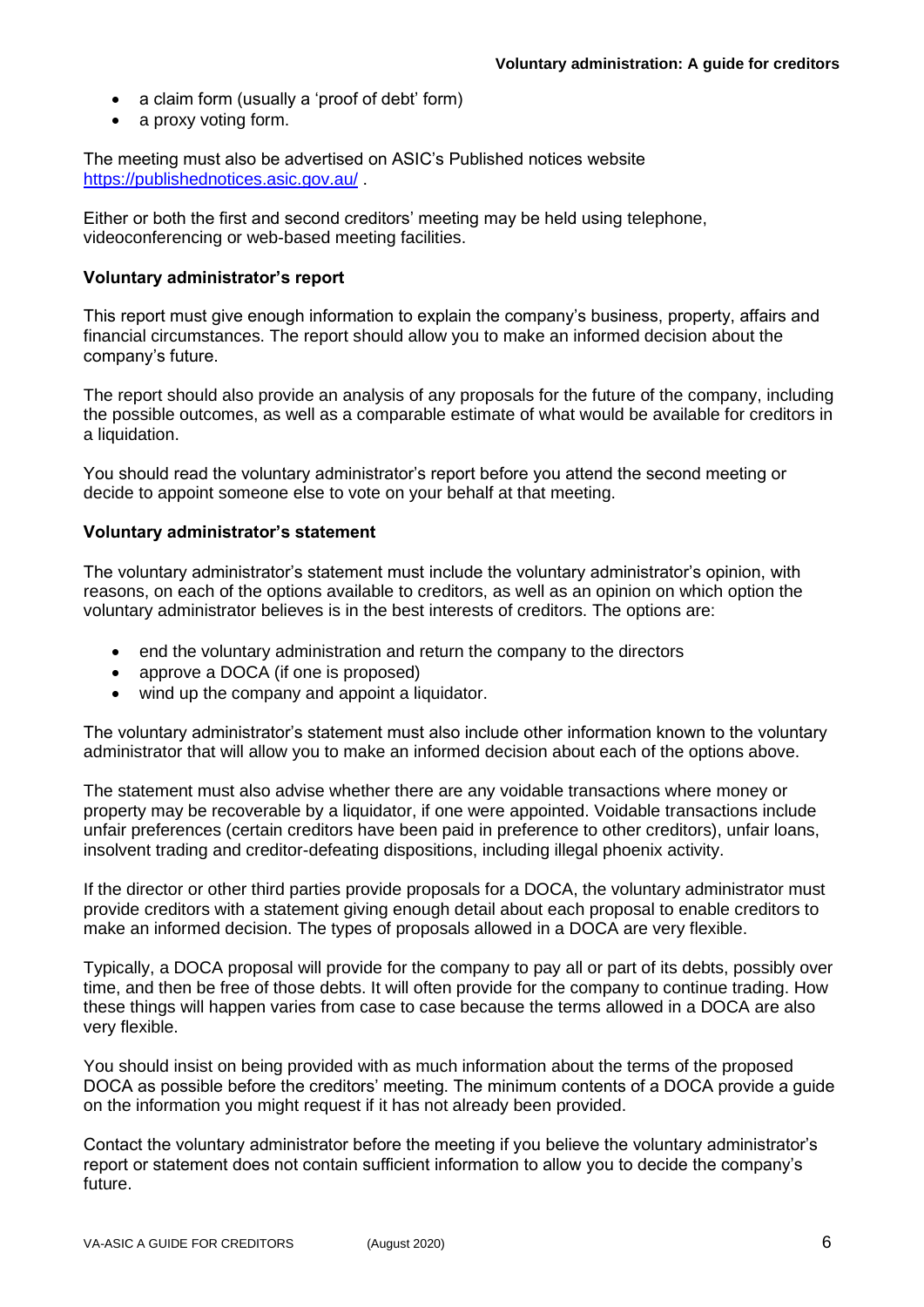# **Voting at a creditors' meeting**

To vote at any creditors' meeting you must lodge details of your debt or claim with the voluntary administrator. Usually, the voluntary administrator will provide you with a form called a 'proof of debt' to complete and return before the meeting.

The chairperson of the meeting decides whether to accept the debt or claim for voting purposes. The chairperson may decide a creditor does not have a valid claim. In this case, they may not allow the creditor to vote. If the chairperson is not sure whether to accept the debt or claim, they must mark the vote as 'objected to' and allow the creditor to vote subject to the vote being declared invalid if the objection is sustained. This decision is only for voting purposes. It is not relevant to whether a creditor will receive a dividend (payment of their claim).

You can appeal to the court within 10 business days after the chairperson decides to accept or reject a proof of debt or claim for voting purposes.

A secured creditor can vote for the full amount of their debt without having to deduct the value of their security interest.

### **Voting by proxy**

You can appoint an individual as proxy to attend and vote at a meeting on your behalf. Creditors who are companies will have to nominate a person as proxy so they can participate in the meeting. You do this by completing a proxy form sent out with the notice of meeting. You must provide the completed proxy form to the voluntary administrator before the meeting.

An electronic proxy form may be used if the liquidator allows electronic lodgement.

A 'special proxy' is used when you specify on the proxy form how the proxy is to vote on specified resolutions (the actual resolution wording is on the form). The proxy holder must vote in accordance with that instruction and cannot change the voting at the meeting. Further, the resolution specified in the form is the one you are voting on and if a different resolution is proposed (or the resolution is changed) then your special proxy vote should not counted because you have not indicated how you will vote on that changed or different resolution. A 'general proxy' is used when you leave it to the proxy holder to decide how to vote on each resolution.

You can appoint the chairperson to represent you through either a special or general proxy. The voluntary administrator or one of their partners or employees must not use a general proxy to vote in favour of a resolution approving payment of the voluntary administrator's fees.

### **Manner of voting**

To vote on any resolution put to a creditors' meeting, creditors state aloud their agreement or disagreement, or a 'poll' is taken

If voting is on the voices, the resolution is passed if a majority present indicate agreement. It is up to the chairperson to decide if a majority is reached.

After the vote, the chairperson must tell those present whether the resolution passed or failed. If the chairperson cannot determine the outcome of a resolution on the voices, they may conduct a poll.

A person participating and entitled to vote can also demand a poll. If a poll is demanded, it must be taken immediately, and the chairperson determines how to take this poll.

If you intend to demand a poll, you must do so before, or as soon as, the chairperson has declared the result of a vote on the voices.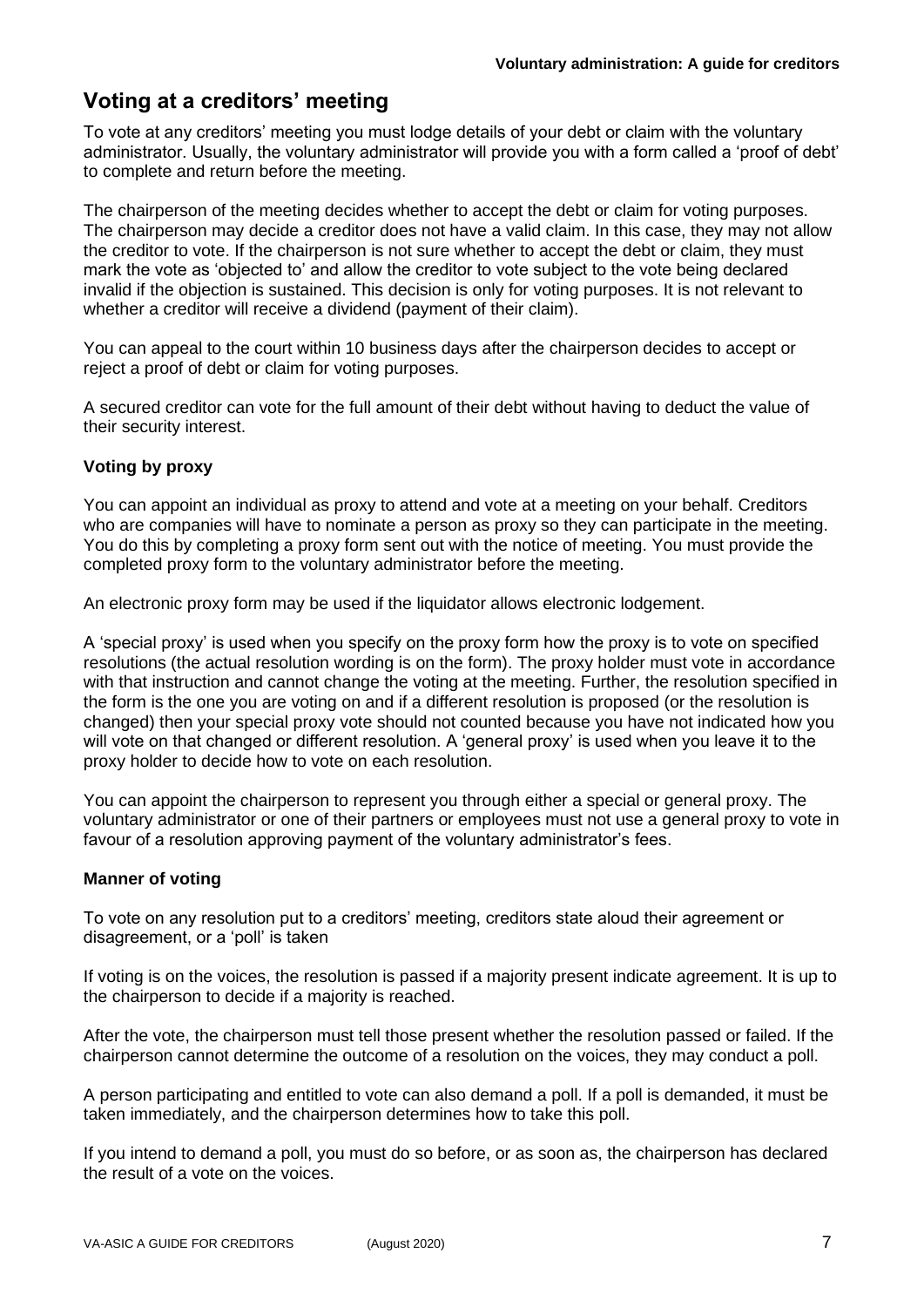When a poll is taken, a resolution is passed if *both*:

- more than half the number of creditors who are voting (in person or by proxy) vote in favour of the resolution
- those creditors owed more than half of the total debt owed to creditors at the meeting vote in favour of the resolution.

This is referred to as a 'majority in number and value'. If a majority in both number and value is not reached under a poll (deadlock), the chairperson has a casting vote.

### **Chairperson's casting vote**

When there is a deadlock, the chairperson may use their casting vote (except for resolutions to approve their remuneration) either in favour of or against the resolution. If the resolution relates to the liquidator's removal, the chairperson may only exercise the casting vote in favour of their removal. The chairperson may also decide not to use their casting vote, and then the deadlocked resolution is not passed.

The chairperson must inform the meeting (and include in the written minutes of meeting lodged with ASIC) the reasons why they did or did not to use their casting vote.

If you are dissatisfied with how the chairperson exercised their casting vote or failed to use their casting vote, you may, in specified circumstances, apply to the court for a review of the chairperson's decision. The court may vary or set aside the resolution or order the resolution is taken to have been passed.

#### **Votes of related creditors**

If directors and shareholders, their spouses, relatives and other entities controlled by them are creditors of the company, they are entitled to attend and vote at creditors' meetings, including the meeting to decide the company's future.

If a resolution is passed or defeated based on related creditor votes and you are dissatisfied with the outcome, you may, in specified circumstances, apply to the court for the resolution to be set aside and/or for a fresh resolution to be voted on without related creditor votes. Certain criteria must be met before the court will make such an order (e.g. the original result of the vote is against the interests of all or a class of creditors).

#### **Deciding how to vote at the second meeting**

How you vote at the meeting on the three possible options, as well as any competing proposals for a DOCA, is a commercial decision based on your assessment of the company and its future prospects, and your personal circumstances. The information provided by the voluntary administrator, including opinions expressed, will assist you. However, you are not obliged to accept the administrator's recommendation.

If you do not consider you have been given enough information to decide how to vote, and particularly whether to vote for any DOCA proposal, you can ask for a resolution to be put to creditors that the meeting be adjourned (up to a maximum of 45 business days) and for the administrator to provide more information. You must make this request before a vote on the company's future. This resolution must be passed for the adjournment to take place.

Creditors also have the right, when a DOCA is proposed and considered at the meeting, to negotiate specific requirements into the terms of the DOCA (e.g. how the deed administrator is to report to creditors on the progress of the DOCA).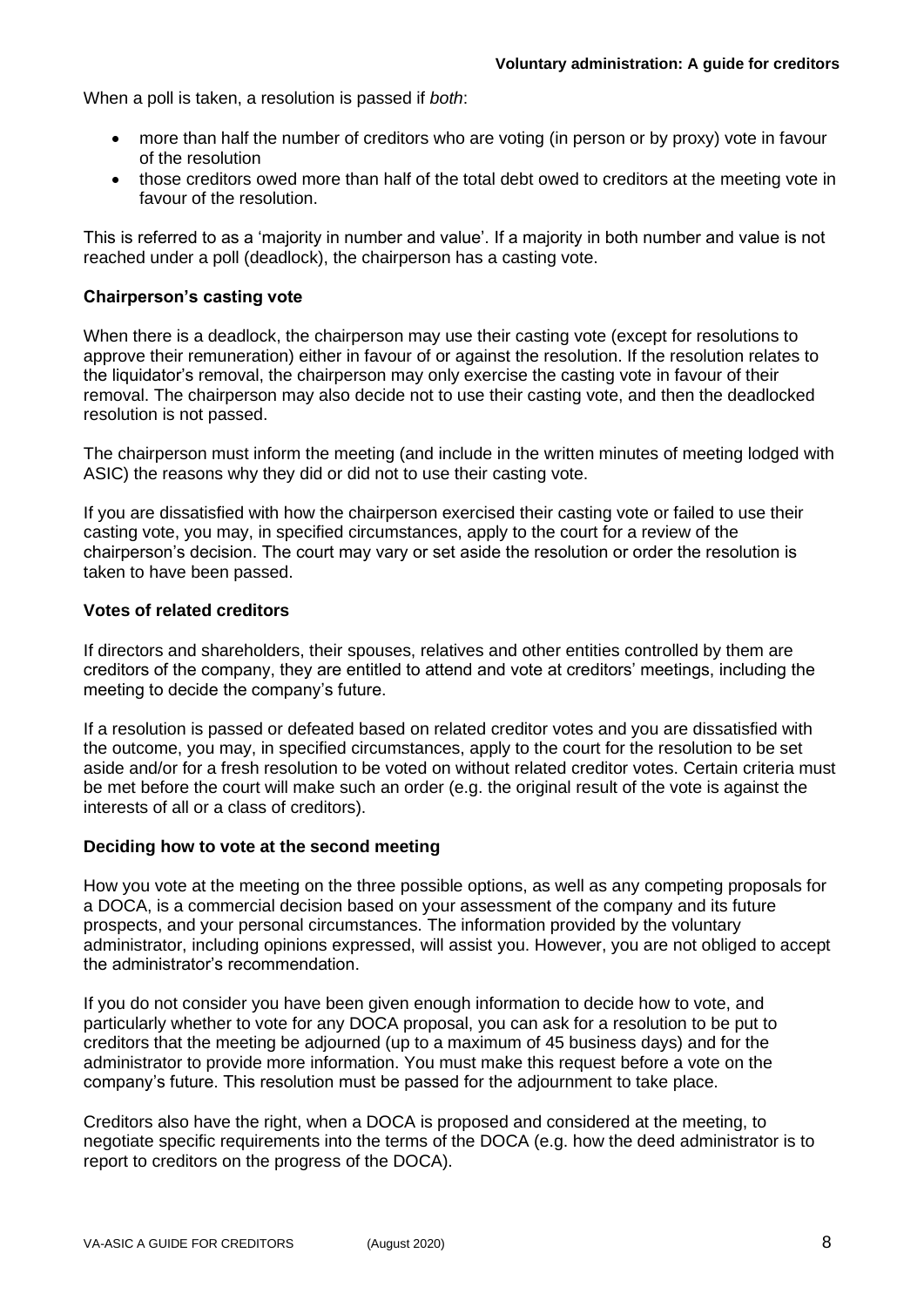Any request to vary the DOCA proposal to include such requirements should be made before the vote takes place.

### **Minutes of meeting**

The chairperson must prepare minutes of each meeting and a record of those who were present at each meeting.

The minutes must be lodged with ASIC within 10 business days of the meeting. A copy of the minutes of meeting may be obtained by searching ASIC Connect for a fee.

### **Company returned to directors**

Rarely, creditors will resolve to return the company to its directors. If the company is returned to the directors, the directors are responsible for ensuring the company pays its outstanding debts as they fall due.

# **Liquidation**

If creditors resolve the company go into liquidation, the voluntary administrator becomes the liquidator, unless creditors vote at the second meeting to appoint a different liquidator of their choice. The liquidation is a creditors' voluntary liquidation with any payments of dividends to creditors made in the order set out in the Corporations Act 2001 (Corporations Act). For more information, see Information Sheet 45 Liquidation: A guide for creditors (INFO 45).

### **Deed of company arrangement**

If creditors vote that the company enter a DOCA, the company must sign the deed within 15 business days of the creditors' meeting, unless the court allows a longer time. If this does not happen, the company will automatically go into liquidation, with the voluntary administrator becoming the liquidator.

The DOCA binds all unsecured creditors, even if they voted against the proposal. It also binds owners of property, those who lease property to the company and secured creditors, if they voted in favour of the DOCA. In certain circumstances, the court can also order that these people are bound by the deed even if they did not vote for it. The DOCA does not prevent a creditor who holds a personal guarantee from the company's director or another person acting under the personal guarantee to be repaid their debt.

### **Contents of the deed**

Whatever the nature of the DOCA, it must contain certain information, including the:

- name of the deed administrator
- property that will be used to pay creditors
- debts covered by the DOCA and the extent to which those debts are released
- order in which the available funds will be paid to creditors (the DOCA must ensure that employees have a priority in payment of outstanding employee entitlements unless eligible employees agree by a majority in both number and value to vary this priority)
- nature and duration of any suspension of rights against the company
- conditions (if any) for the DOCA to come into or continue operation
- circumstances in which the DOCA terminates.

There are also certain terms that will be automatically included in the DOCA, unless the DOCA says they will not apply. These are called the 'prescribed provisions'. They include the powers of the deed administrator, termination of the DOCA and the appointment of a committee of inspection.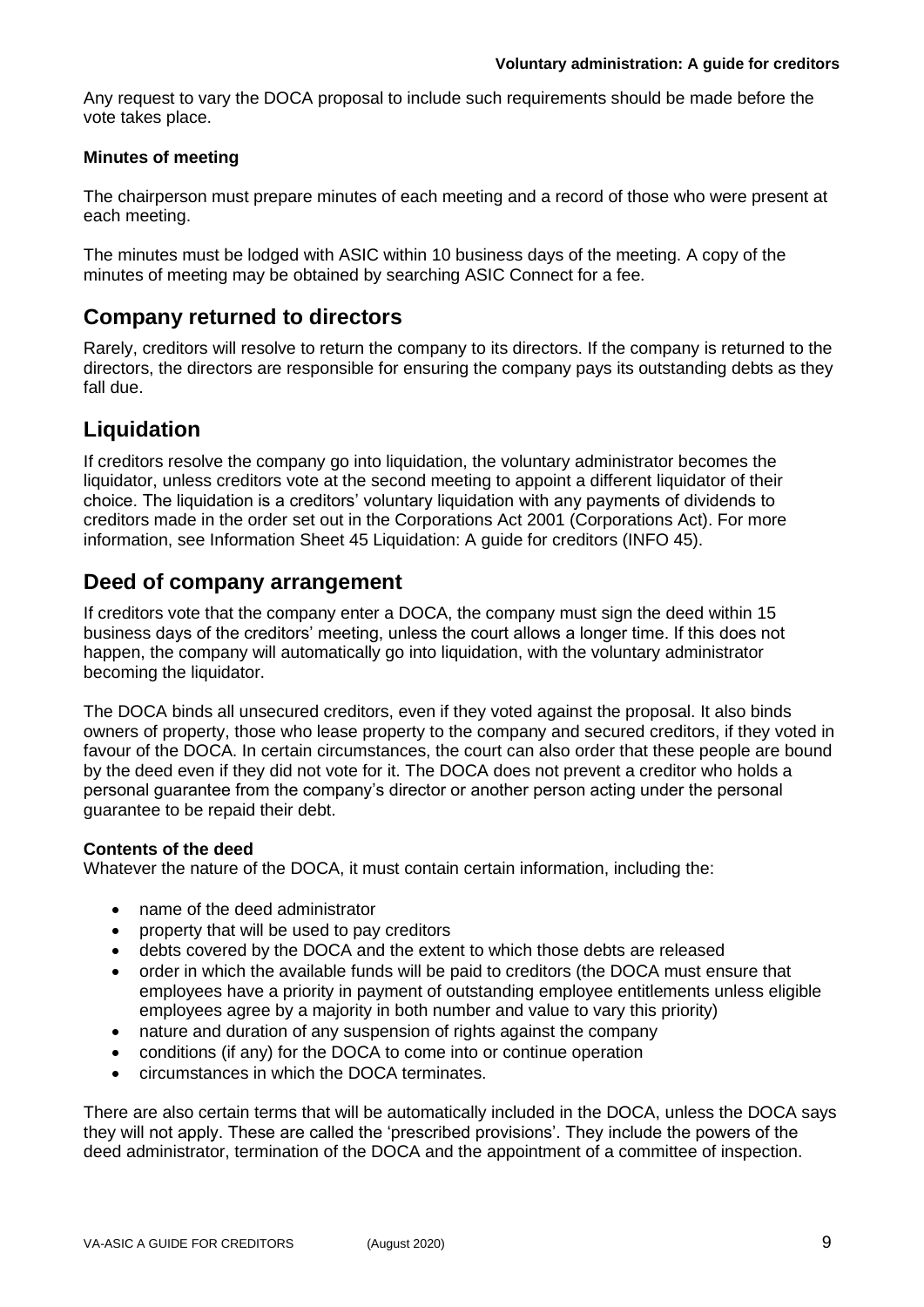The voluntary administrator's report should tell you which prescribed provisions are proposed to be excluded or varied and, if varied, how.

### **Monitoring the deed**

The deed administrator must ensure the company (or others who have made commitments under the DOCA) carries through the commitments. The extent of the deed administrator's ongoing role will be set out in the DOCA.

Creditors can also play a role in monitoring the DOCA. If you are concerned that the company's (or others) obligations under the DOCA are not being met, you should promptly take this up with the deed administrator. Matters that may raise concern include deadlines for payments being missed or other actions promised under the DOCA not occurring.

Creditors have the right when a DOCA is proposed and considered at the second meeting to negotiate consequences of failure to meet deadlines into the terms of the DOCA. Any request to vary the DOCA proposal to include consequences should be made before a vote for the DOCA proposal occurs.

A director must notify the deed administrator if they become aware there has been, or is likely to be, a material contravention of the DOCA. In addition, the deed administrator must give notice to creditors as soon as practicable after becoming aware of a material contravention, or likely material contravention, of the DOCA.

A deed administrator must lodge with ASIC a detailed list of their receipts and payments (known as the annual administration return) annually on the anniversary of their appointment and at the end of their administration. A copy of the receipts and payments may be obtained by searching ASIC Connect for a fee.

### **Varying the deed**

The deed administrator can call a creditors' meeting at any time to consider a proposed variation to the DOCA. The proposed resolutions must be set out in the notice of meeting sent to creditors.

The deed administrator must also call a meeting to consider a resolution to vary the DOCA if:

- the committee of inspection requests it (where there is a committee of inspection)
- creditors pass a resolution requiring the deed administrator call a meeting
- at least 25% in value of creditors request the deed administrator in writing to do so
- less than 25% but more than 10% in value of creditors ask the deed administrator in writing to do so and they pay for the cost of holding the meeting.

If the request to call a meeting is not reasonable, the deed administrator does not have to comply, but they must notify the person or body who made the request and set out reasons why.

The deed administrator may still convene a meeting to consider varying the DOCA if the person or body who made the request agrees (at the deed administrator's request) to pay the costs of calling and holding the meeting.

#### **Payment of dividends under a deed**

The order in which creditor claims are paid depends on the terms of the DOCA. Sometimes the DOCA proposal is for creditor claims to be paid in the same order as in a liquidation. Other times, a different order is proposed.

The DOCA must ensure employee entitlements are paid before (in priority to) other unsecured creditors unless eligible employees agreed to vary the order.

Before you decide how to vote at the creditors' meeting, make sure you understand how the DOCA will affect the order of payment of your debt or claim.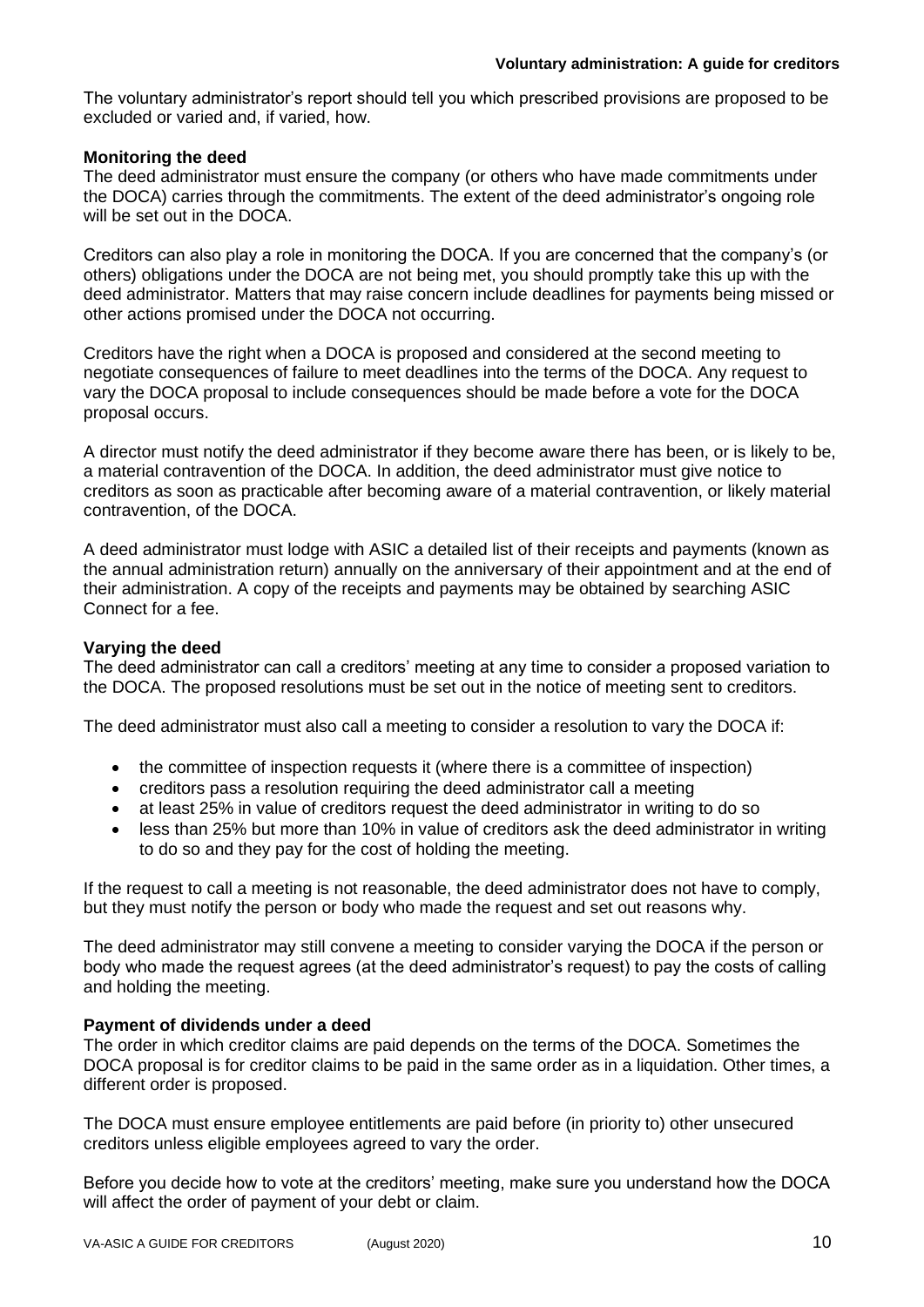You may wish to seek independent legal advice if the DOCA proposes a different order to that in a liquidation, or if creditors approve such a DOCA.

#### **Establishing your claim under a deed**

How debts or claims are dealt with under a DOCA depends on the DOCA's terms. Sometimes the DOCA incorporates the Corporations Act provisions for dealing with debts or claims in a liquidation.

Before any dividend is paid to you for your debt or claim, you will need to give the deed administrator information to prove your debt. You may need to complete a 'proof of debt' form. You should attach copies of all relevant invoices or other supporting documents to the claim form because your debt or claim may be rejected if there is insufficient evidence to support it.

If a creditor is a company, the claim form should be signed by a person authorised by the company.

When you submit your claim, ask the deed administrator to acknowledge receipt of your claim and ask if they require any further information.

If the deed administrator rejects your claim, follow the steps outlined in the notice of rejection and/or seek competent legal advice on your options to appeal the decision to reject your claim. Depending on the terms of the DOCA, you may have a limited time to take legal action to challenge the decision.

Contact the deed administrator if you have questions about the calculation of your claim or the timing of the payment.

#### **How a deed comes to an end**

A DOCA may end when:

- the obligations under the DOCA have been fulfilled and creditors have been paid
- the DOCA automatically terminates following certain conditions being met (as set out in the DOCA). In this case, the DOCA may provide that the company will go into liquidation because the conditions have been met
- the deed administrator calls a meeting of creditors (on their own initiative or at the direction of creditors or the committee of inspection if one has been formed), and creditors vote to end the DOCA. This may occur because there has been a breach of the DOCA or it is unlikely the terms of the DOCA can be fulfilled. At this time, creditors may be asked to vote to put the company into liquidation, or
- the DOCA is terminated because a creditor, the company, ASIC or any other interested person applies to the court and the court is satisfied that:
	- $\circ$  creditors were provided false and misleading information when the decision to accept the DOCA proposal was made
	- $\circ$  the voluntary administrator's report left out information material to the decision to accept the DOCA proposal
	- o the DOCA cannot proceed without undue delay or injustice
	- $\circ$  the DOCA is unfair or discriminatory to the interests of one or more creditors or against the interests of all creditors.

If the court terminates the DOCA as a result of such an application, the company automatically goes into liquidation.

### **Approval of administrator's fees**

Both a voluntary administrator and deed administrator are entitled to be paid for the necessary work they properly perform. Generally, their fees will be paid from available assets before any payments are made to creditors. If there are no – or only limited – assets the administrator is sometimes not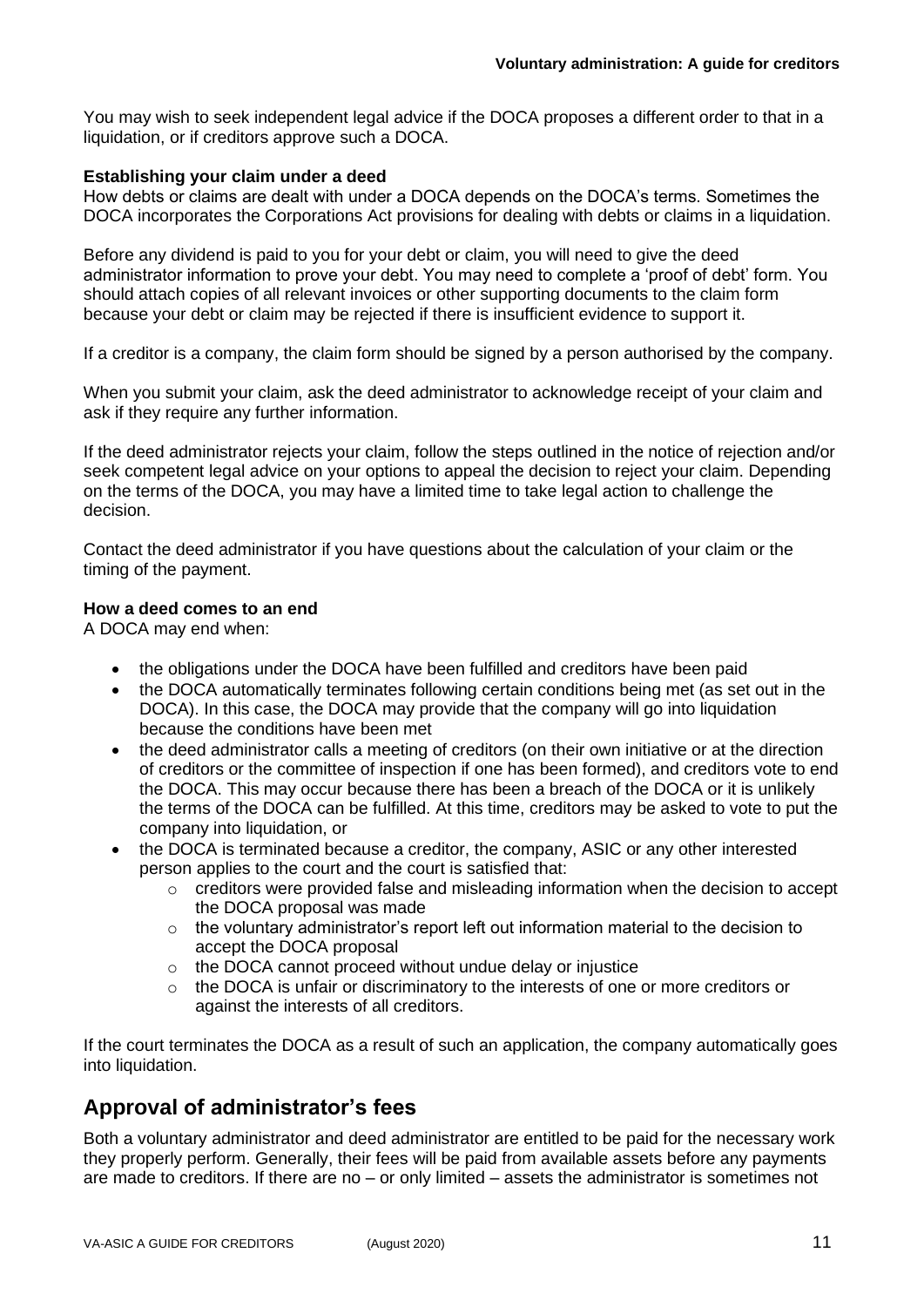#### **Voluntary administration: A guide for creditors**

paid (or only partially paid) for the work they do. They may arrange for a third party to contribute to their fees.

An administrator/deed administrator is also entitled to ask for approval to pay their estimated future fees (for work yet to be done). This is usually requested to allow them to continue doing work up to a certain point in time (e.g. to achieve a particular outcome) or to the completion of the administration/deed administration.

The fees cannot be paid until the amount has been approved by creditors, a committee of inspection or the court. Creditors, the voluntary administrator or deed administrator, or ASIC can ask the court to review the amount of fees approved. The voluntary administrator or deed administrator can also put a proposal to creditors to approve their fees without holding a meeting.

If you are asked to approve fees at a general meeting of creditors or at a meeting of a committee of inspection, the voluntary administrator or deed administrator must give you a report with sufficient information to help you assess whether the requested fees are reasonable. This should be given to you at the same time as the notice of the meeting or with the proposal. This report should be in simple language and set out:

- a summary of the major tasks performed or likely to be performed
- the costs of completing those tasks and how they were calculated
- the periods when funds will be drawn to pay the fees
- the estimated total fees or range of fees
- an explanation of the likely impact the fees will have on any payments to creditors
- other information that will assist you to determine whether the fees claimed are reasonable.

If you are in any doubt about how the fees were calculated, ask the voluntary administrator or deed administrator for more information.

If you do not think the fees are reasonable, raise your concerns with the voluntary administrator or deed administrator.

Apart from fees, the voluntary administrator and deed administrator are entitled to reimbursement for out-of-pocket expenses. This reimbursement may require creditor, committee of inspection or court approval.

For further information, see Information Sheet 85 *Approving fees: A guide for creditors* (INFO 85).

### **Proposals to creditors without a meeting**

Instead of convening a creditors' meeting, the voluntary administrator or deed administrator can put proposals to creditors by giving notice in writing.

This notice must be given to each creditor entitled to receive notice of a meeting and:

- include a statement of the reasons for the proposal and likely impact the proposal will have on creditors
- invite the creditor to either:
	- o vote 'yes' or 'no' for the proposal
	- $\circ$  object to the proposal without a meeting
- specify a reasonable time for the administrator to receive creditor replies.

To vote on the proposal, you must lodge details of your debt or claim with the administrator and complete the provided voting documents.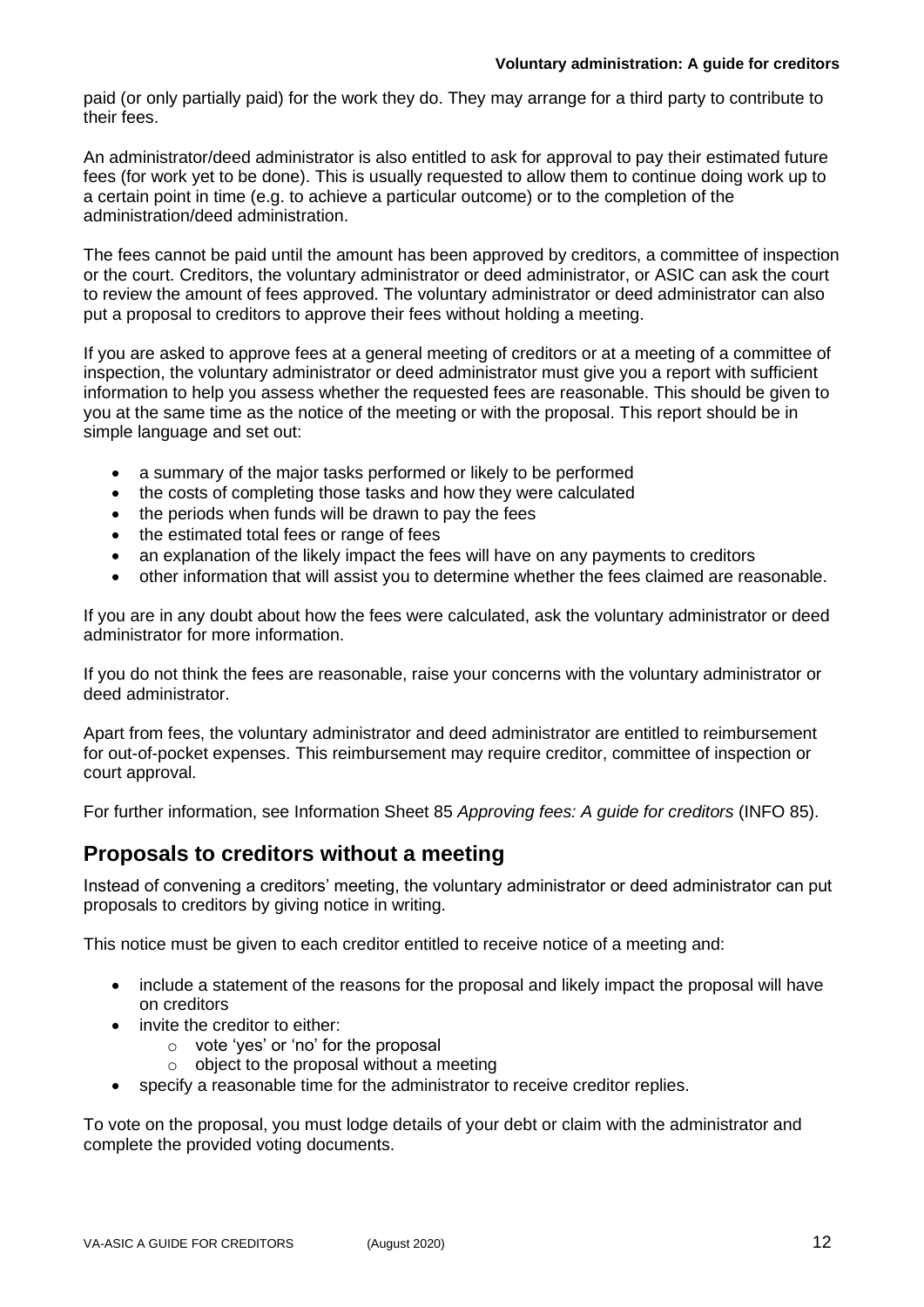#### **Voluntary administration: A guide for creditors**

You can vote 'yes' or 'no' on the proposal and/or object to the proposal without a creditors' meeting. You should return your response to the administrator within the time specified in the notice, which must be at least 15 business days after notice is given to creditors.

A resolution is passed if the majority of creditors in number and value who responded to the notice voted 'yes' and if 25% or less in value of the creditors who responded objected to the proposal being resolved without a creditors' meeting.

The administrator should provide enough information to allow creditors to make an informed decision. Contact the administrator if you need further information to help you decide.

If the proposal without a meeting relates to the approval of remuneration, the voluntary administrator or deed administrator must provide you with the same information as if a meeting had been called.

The administrator must lodge with ASIC a statement about the outcome of the proposal. A copy of the outcome of the proposal may be obtained by searching ASIC Connect for a fee.

### **Committee of inspection**

A committee of inspection may be formed to assist and advise the voluntary administrator or deed administrator. The committee of inspection also:

- monitors the conduct of the voluntary administrator or deed administrator
- may approve certain steps in the voluntary administration or deed administration
- may give directions to the voluntary administrator or deed administrator.

The voluntary administrator or deed administrator must have regard to the directions but is not always required to comply with them.

In a voluntary administration, the committee may be formed at the first creditors' meeting.

All creditors are entitled to stand for committee membership. Members appointed to the committee of inspection represent the interests of all creditors.

If a creditor is a company, the creditor can nominate, in writing, an individual to represent it on the committee.

A person can be appointed as a member of the committee of inspection by:

- resolution of creditors
- a creditor or group of creditors owed at least 10% of the value of creditors' claims
- an employee or group of employees owed at least 50% in value of outstanding employee entitlements.

A member of the committee of inspection must not directly or indirectly derive any profit or advantage from the administration of the company unless creditors resolve to allow it or a court grants leave to derive the profit or advantage. Deriving a profit or advantage can arise during ongoing trading with the company after the liquidator is appointed.

A committee of inspection has various powers and functions, including to:

- approve the voluntary administrator's or deed administrator's remuneration
- direct the voluntary administrator or deed administrator to convene a creditors' meeting
- request the voluntary administrator or deed administrator to give information, provide a report or produce a document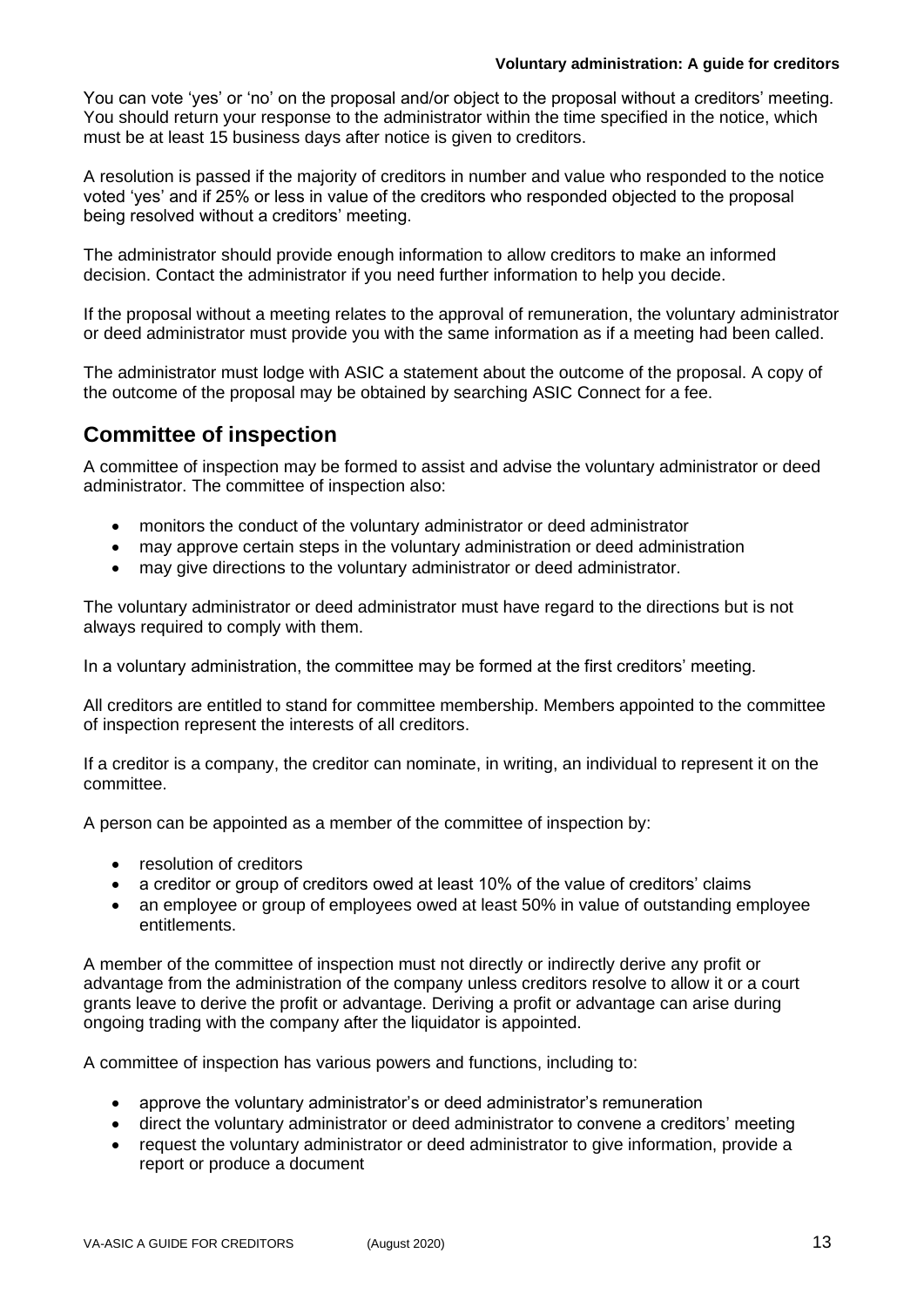• obtain specialist advice or assistance (with the prior approval of the voluntary administrator, deed administrator or the court) that the committee considers desirable about the conduct of the voluntary administration or the deed administration.

If the request to convene a meeting or provide information is not reasonable, the voluntary administrator or deed administrator is not required to comply with the request.

A committee of inspection can determine its own procedures and exercises its powers through resolutions passed at meetings of the committee. A resolution is passed by a majority in number of its members present at a meeting. The committee of inspection can only act if a majority of its members attend.

Minutes of meetings of the committee of inspection must be prepared and lodged with ASIC. A copy of the minutes of the committee of inspection meetings may be obtained by searching ASIC Connect for a fee.

ASIC is entitled to attend a meeting of the committee of inspection.

### **Directors and voluntary administration**

Directors cannot use their powers while the company is in voluntary administration. They must help the voluntary administrator by providing the company's books and records, a Report on Company Activities and Property and providing any further information about these that the voluntary administrator reasonably requires.

If the company goes from voluntary administration into a DOCA, the directors' powers depend on the DOCA's terms. When the DOCA is completed, the directors regain full control of the company, unless the DOCA provides for the company to go into liquidation on completion.

If the company goes from voluntary administration or a DOCA into liquidation, the directors cannot use their powers. If creditors resolve that the voluntary administration should end, control of the company goes back to the directors.

# **Other creditor rights**

### **Request for information**

Creditors can, by resolution or individually, request the voluntary administrator or deed administrator to give information, provide a report or produce a document.

The voluntary administrator or deed administrator must comply with this request unless:

- the information, report or document is not relevant to the administration
- the voluntary administrator or deed administrator would breach their duties if they complied with the request
- it is not reasonable to comply with the request.

There are rules governing when a direction is not reasonable, including if the voluntary administrator or deed administrator, acting in good faith, thinks that:

- complying with the request would substantially prejudice the interests of one or more creditors or a third party, and that the prejudice outweighs the benefits of complying with the request
- the information would otherwise be privileged from production in legal proceedings
- there is not enough money to cover the costs incurred to comply with the request.

If the direction is not reasonable, the voluntary administrator or deed administrator must notify the requesting party and set out reasons why the request is not reasonable.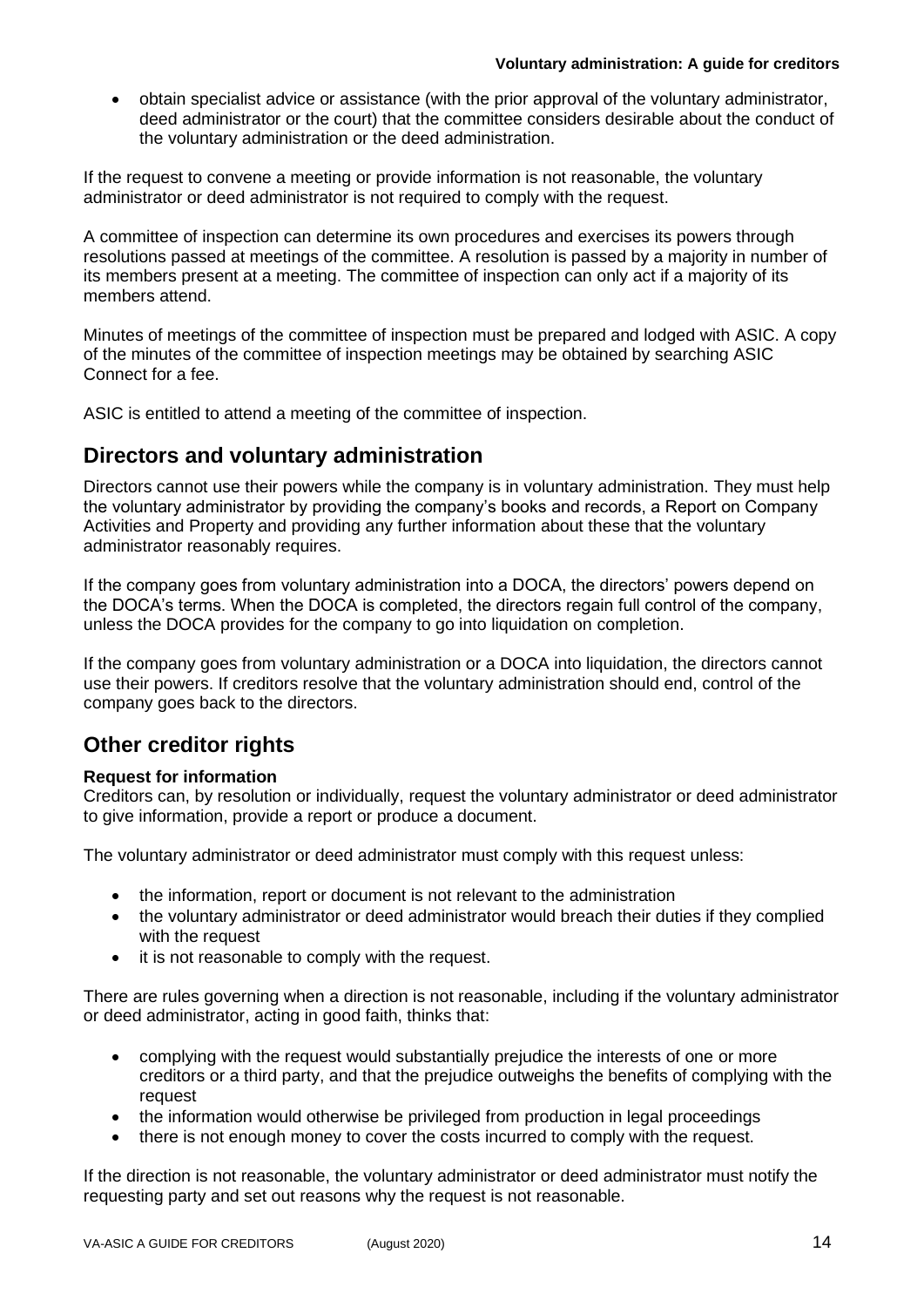If the requesting party agrees to pay the costs of providing the information and security for those costs (if the voluntary administrator or deed administrator requires it), the voluntary administrator or deed administrator must comply with the request.

### **Appoint a reviewing liquidator**

Creditors can resolve to appoint a reviewing liquidator to carry out a review into fees and/or costs incurred by the voluntary administrator or deed administrator. With the voluntary administrator or deed administrator's agreement, one or more creditors may also appoint a reviewing liquidator.

A creditor can also apply for ASIC to appoint a reviewing liquidator: see Form 5605 Application for ASIC to appoint a reviewing liquidator.

Where creditors resolve to appoint a reviewing liquidator, the review is limited to:

- remuneration approved within the six months before the reviewing liquidator is appointed
- costs or expenses incurred during the 12 months before the reviewing liquidator is appointed (unless the voluntary administrator or deed administrator agrees to a longer period).

The reviewing liquidator must be a registered liquidator. A creditor who wishes to appoint a reviewing liquidator must approach a registered liquidator to get written consent that they would be prepared to act as reviewing liquidator. The person must also make a written declaration about any relationships they or their firm have that might affect their independence to act as reviewing liquidator.

The voluntary administrator or deed administrator, and their staff, must cooperate with the reviewing liquidator.

If creditors pass a resolution to appoint a reviewing liquidator, the reviewing liquidator's costs form part of the expenses of the external administration. If one or more creditors appoint the reviewing liquidator with the consent of the voluntary administrator or deed administrator without passing a resolution, the reviewing liquidator's costs are borne by the creditor(s) who appoint the reviewing liquidator.

### **Questions and complaints**

Contact the voluntary administrator or deed administrator to raise questions or complaints. If this fails to resolve your concerns, including any concerns about their conduct, you can lodge a report of misconduct with ASIC. Reports of misconduct against companies and their officers can also be made to ASIC.

Lodging your report of misconduct online ensures we can quickly respond to your concerns.

ASIC does not usually become involved in matters of a voluntary administrator's or deed administrator's commercial judgement.

### **More information**

Information Sheet 39 Insolvency information for directors, employees, creditors and shareholders (INFO 39)

Australian Restructuring Insolvency & Turnaround Association (ARITA) website ARITA Code of Professional Practice for Insolvency Practitioners